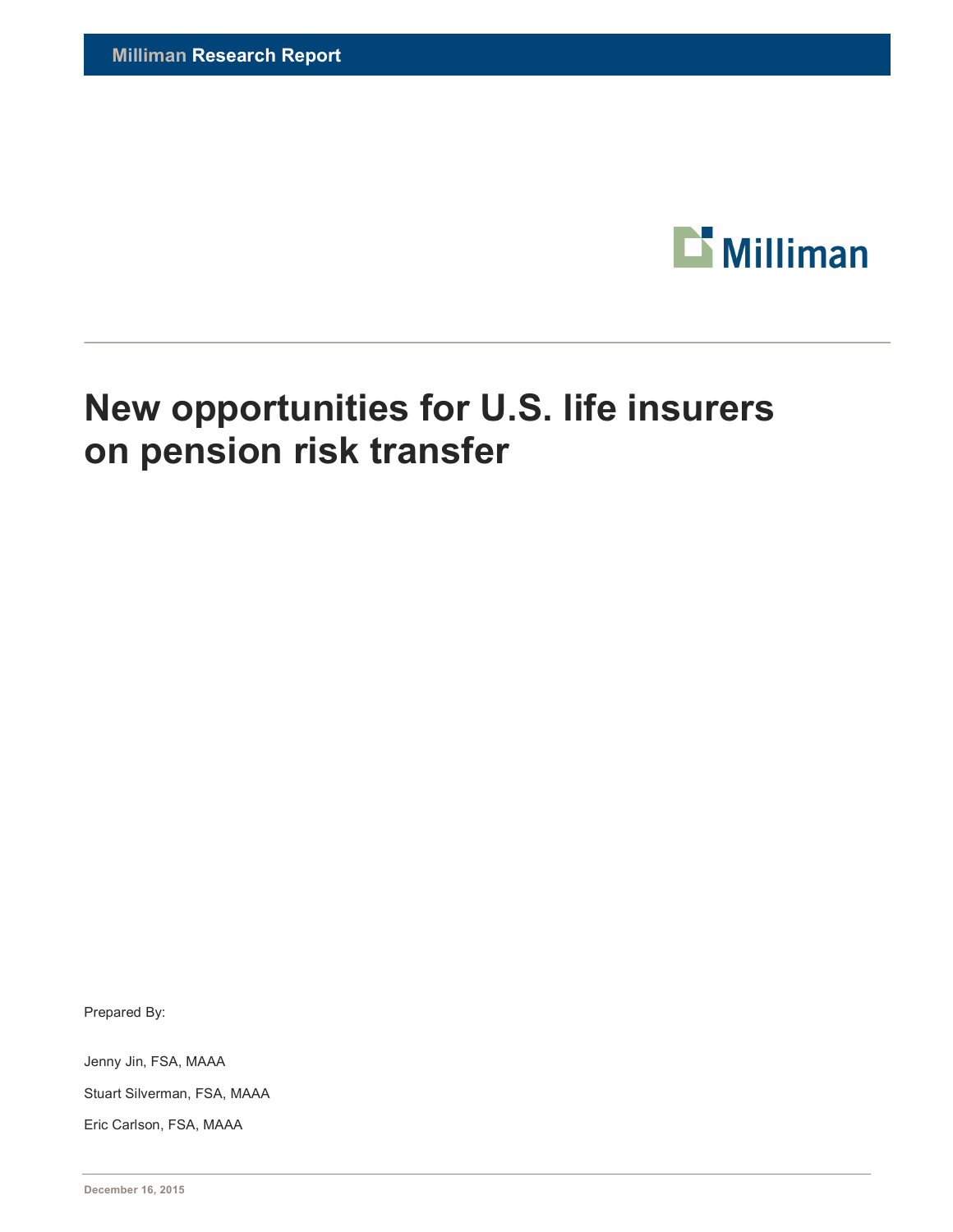## **TABLE OF CONTENTS**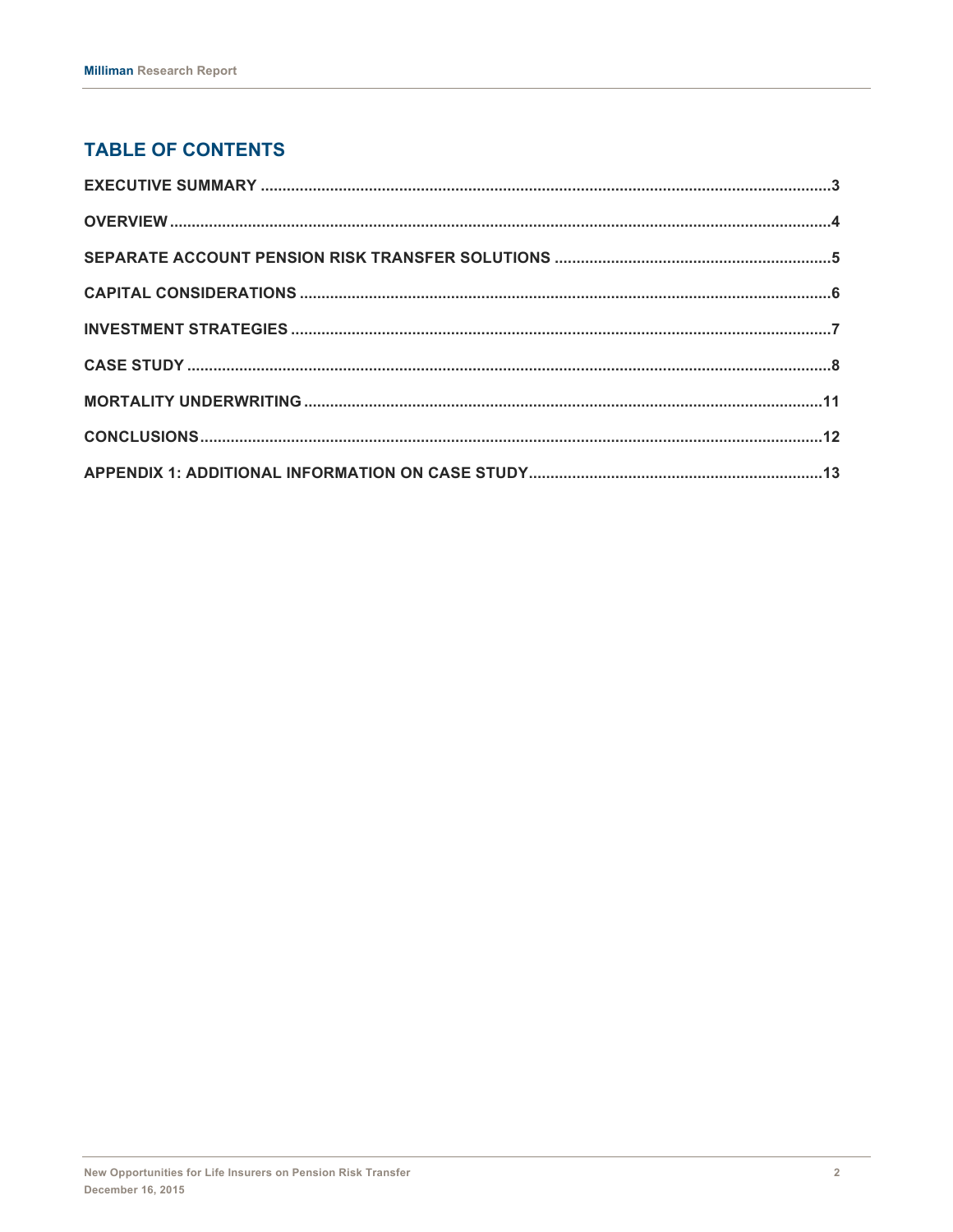## **EXECUTIVE SUMMARY**

Plan sponsors of defined benefit pensions face many uncertainties. These range from internal factors such as managing the investment and longevity risk of the pension obligations to external factors such as pension reforms. In the face of such uncertainty, transfer and termination of on-balance-sheet pension risk are at the forefront of many plan sponsor agendas.

Against this backdrop, we believe there is a tremendous amount of opportunity for U.S. life insurance companies to fulfill the role of financial intermediary between corporate pension plans and U.S. pensioners. This paper examines the current defined benefit pension risk transfer market and offers potential new solutions for companies to consider. Specifically, we discuss:

- How a separate account pension risk transfer product can be used to provide a structure for transferring pension risk while providing credit protection and maintaining control over investment strategies
- § U.S. life insurance regulations that set risk based capital levels, and the compatibility of these regulations with the need to assess total asset requirements for pension liabilities and ensure that the liabilities are sufficiently funded
- § A case study that lays out the risk and reward drivers of a representative pension risk transfer transaction and illustrates how investment strategies and mortality underwriting affect deal economics

The case study shows that pension risk transfer transactions are economically viable and potentially offer attractive pricing for plan sponsors. Determining the appropriate pension risk transfer strategy is a complex decision and will ultimately depend on the prevailing market environment and individual plan characteristics. As plan sponsors and life insurers work together to create new solutions, we foresee potential for significant innovation, which can create attractive new platforms for managing pension risk.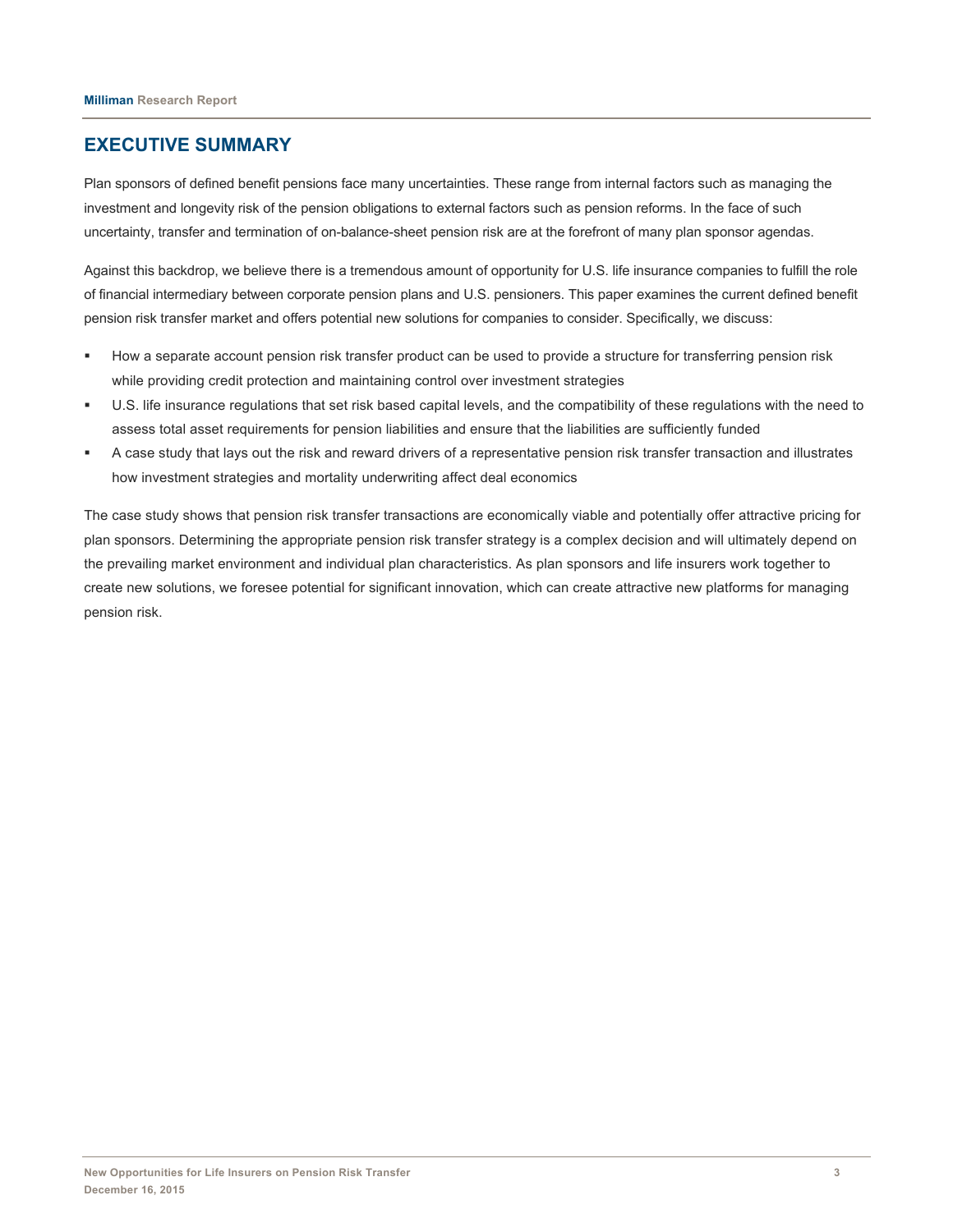## **OVERVIEW**

The life insurance industry is facing an enormous opportunity. Pension reforms and uncertain market environments have increased plan sponsor interest in mitigating or terminating defined benefit pension risk. Recent financial crises have shown that pension liabilities can add significant volatility to corporate balance sheets if not properly managed. As a result of these internal and external factors, more and more plan sponsors are turning to life insurance companies for risk transfer solutions.

Defined benefit pension plans promise to provide a fixed stream of cash flows upon retirement. The benefits are determined based on a number of factors such as salary, age, years of service with the company, and in some cases future inflation. The plan sponsors are tasked with the fiduciary responsibility of investing plan assets and fulfilling benefit payments to retired employees. Due to these guaranteed obligations to employees, plan sponsors (which are typically corporations with core business outside of insurance) are tasked with managing guaranteed liabilities that expose them to long-term investment risk and longevity risk.

Against this backdrop, we believe there is a tremendous amount of opportunity for insurance companies to fulfill the role of financial intermediary between corporate pension plans and U.S. pensioners. A recent survey found that 25% of private plans are either currently transferring risk or are likely to consider transferring risk to a third-party insurer.<sup>1</sup>

In the current market, there are a handful of insurance companies operating in this space where the deal volume is mostly constrained by premium cost and supply rather than by demand. Pension transfer to an insurance company essentially converts the pension obligations into a life annuity contract subject to life insurance regulations. The specific risks in pension plans, such as investment and longevity risk, are ones that the U.S. life insurance industry is especially well positioned to manage.

Product development in the pension risk transfer space continues to evolve. In larger transactions, insurers have developed separate account approaches in order to mitigate credit risk and satisfy fiduciary concerns that the insurer meets "safest available annuity" requirements. The U.S. regulatory framework may be well suited for structuring and facilitating deals that take advantage of the benefits of equity market participation within separate account formulations. Until now, the common practice has been for insurers to price pension annuities using long-term bond rates. However, plan sponsors have not been excited about locking in pricing in a historically low interest rate environment. In this case study, we demonstrate how insurers can offer pension annuity products that benefit from long-term equity participation in a way that is analogous to how companies offer and manage variable annuity (VA) products. We believe that there is an enormous opportunity for insurers who can participate in this revolution.

<sup>&</sup>lt;sup>1</sup> Clear Path Analysis (May 2015). ,Pension Plan De-risking, North America.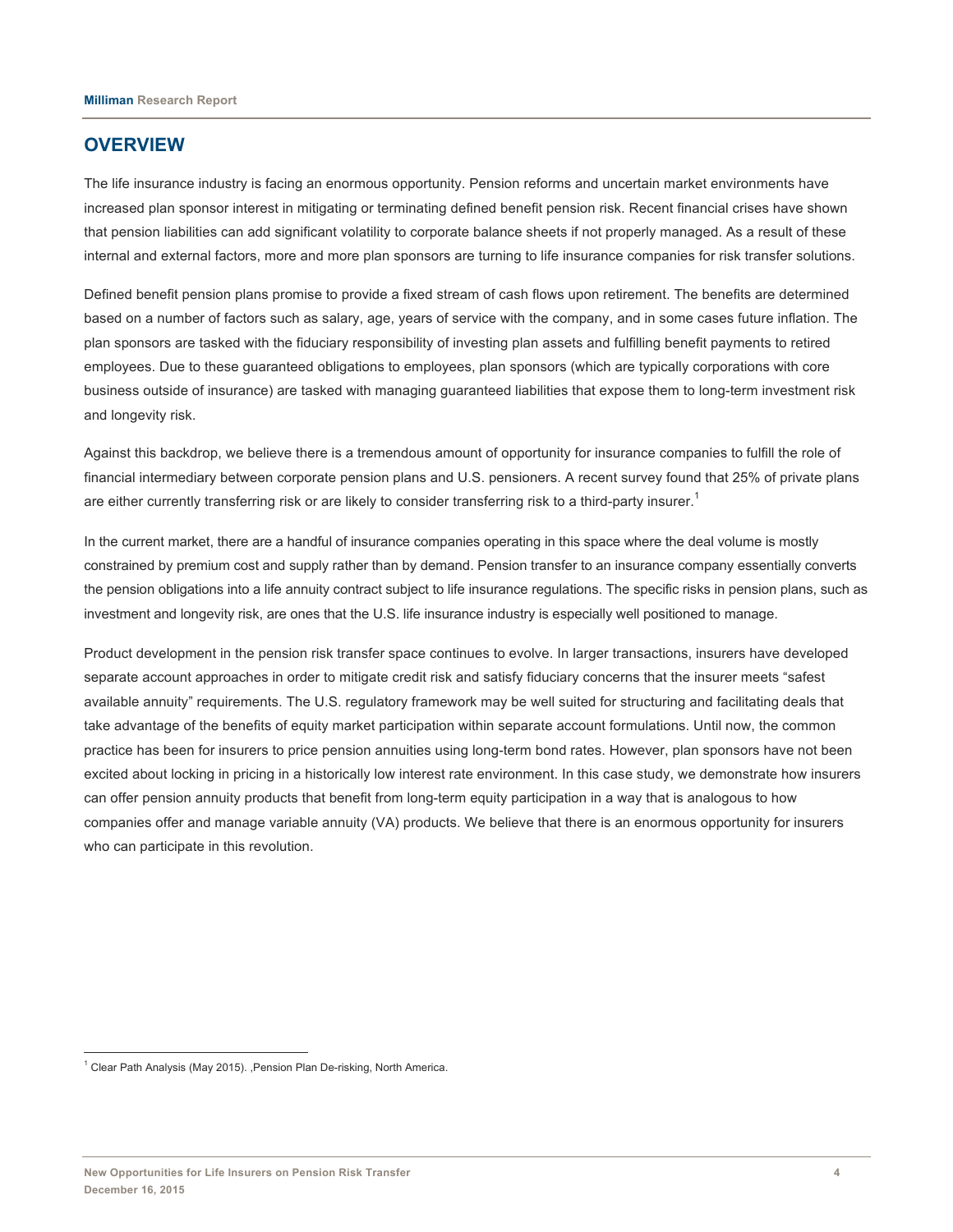## **SEPARATE ACCOUNT PENSION RISK TRANSFER SOLUTIONS**

Pension risk transfer deals have traditionally been structured as a group annuity contract supported primarily by fixed-income assets. However, plan sponsors generally see these products as fairly costly, especially as interest rates remain at historically low levels. The Penbridge's PRT Index showed that the average risk transfer cost (offered by the winning insurer) was at an approximately 11% premium above the corporate pension accounting basis as of September 2015. There are several reasons for the relatively high cost:

- 1. Discount rates built into life insurer prices have been based on fixed-income assets that can be acquired in the market, which reflect the current low interest rate environment and limited supply of long-duration, high-yield assets. On the other hand, discount rates used to determine pension liabilities reflect regulations that ease the near-term burden on corporations and recognize a plan's ability to invest in asset classes with higher long-term expected yields.
- 2. Unlike pension plans, insurance companies are required to hold capital in excess of reserve requirements. Insurer prices reflect the cost of capital on insurer balance sheets.
- 3. Insurance company annuity prices include margins for risk and profit.

The upfront cost burden of pension risk transfer is one of the main deterrents that prevent plan sponsors from pursuing this option. Furthermore, there is the sentiment that once the assets are transferred to the insurance company, any potential upside associated with the asset growth will also be lost. One potential way to address these concerns is with a separate account approach that combines the various attributes of existing annuity products offered by the life insurers.

The concept of separate account pension annuities is not new. In fact, a review of the SEC filings reveals that some of the biggest pension risk transfer transactions done in recent years have utilized to some extent a separate investment account for managing the underlying investments. Historically, the primary purpose of the group annuity contract with a separate investment account is to provide the plan sponsor with additional credit protection from the rest of the insurance company's balance sheet. While the insurer's guarantee means that it ultimately takes on the investment risk, a key feature of the separate account product is that the contract holder has ownership of the separate account assets. The separate account is a segregated investment account that is not commingled with the insurer's other general assets. Under the separate account approach, an insurer can take on risks associated with certain investments that are deemed attractive, as long as an appropriate amount of capital is held and the annuity premium charged reflects the cost to the insurance company of offering guarantees on the investment returns.

The separate account investment concept is particularly interesting in the context of pension funding because it allows the insurance company to fine-tune investment strategy for segments of business where the investment objective differs from that of other business supported by the general account. Separate accounts are an important aspect of many insurance products (e.g., variable annuities), allowing policyholders to achieve alternative returns from those yielded by the insurer's general account. In this paper, we consider a case study of a separate account product, which allows the company to benefit from investing in index funds and other non-traditional risk managed funds while maintaining a high probability of reaching the funding target and a good match with the long duration of pension benefits.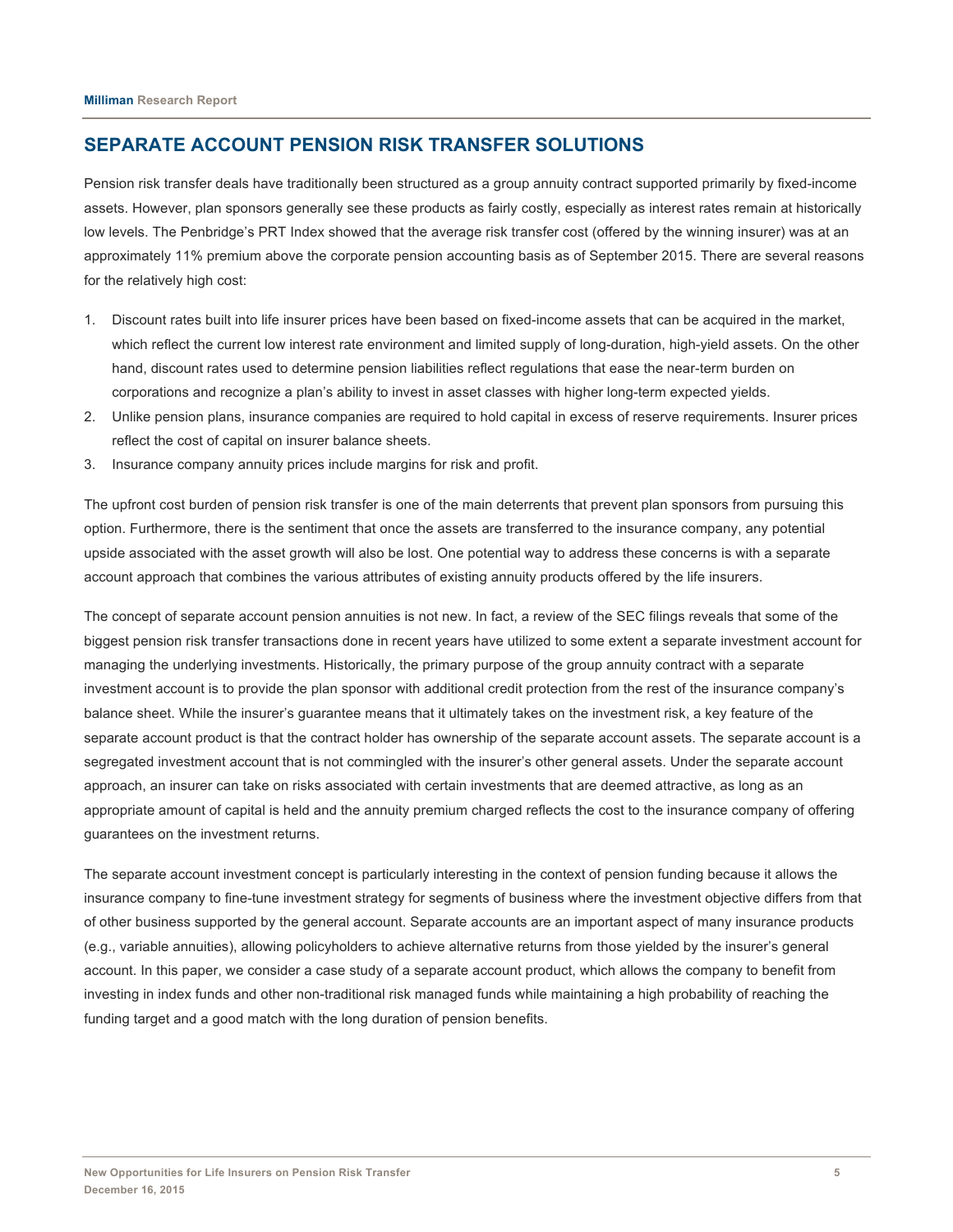## **CAPITAL CONSIDERATIONS**

While pension plans are regulated by ERISA and the Pension Protection Act, U.S. life insurance companies are subject to capital requirements set by the National Association of Insurance Commissioners (NAIC), which prescribes a sufficient amount of capital to protect against insolvency and implicitly sets capital strength requirements for participating in the insurance market.

The NAIC's Risk-Based Capital (RBC) requirements provide a well-established framework for setting capital for many products, such as variable annuities, based on the conditional tail expectation (CTE) across a set of stochastic scenarios. In particular, the standard capital measure of CTE 90 is an average minimum surplus in the worst 10% of scenarios. The scenarios are calibrated to fund performance criteria published by the American Academy of Actuaries (AAA) that meet certain distribution standards in order to cover a wide range of possible outcomes. Our view in this case study is that this existing capital requirement for variable annuities would also apply to separate account pension variable annuities that have similar risks and are managed in a similar manner. As such, the capital held would ensure a high degree of certainty that the insurer will be able to fulfill all future pension obligations given the potential claim on the insurance company if the separate account assets were depleted prior to the last pension payment.

Furthermore, these RBC regulatory capital requirements seem to be a good fit with fiduciary responsibilities to meet future obligations across potential market scenarios and the need to demonstrate that the liabilities are adequately funded to a very high degree of certainty.

Figure 1 shows how the separate account structure fits into the balance sheet of a typical insurance company.

#### **Figure 1: Typical insurance company balance sheet**

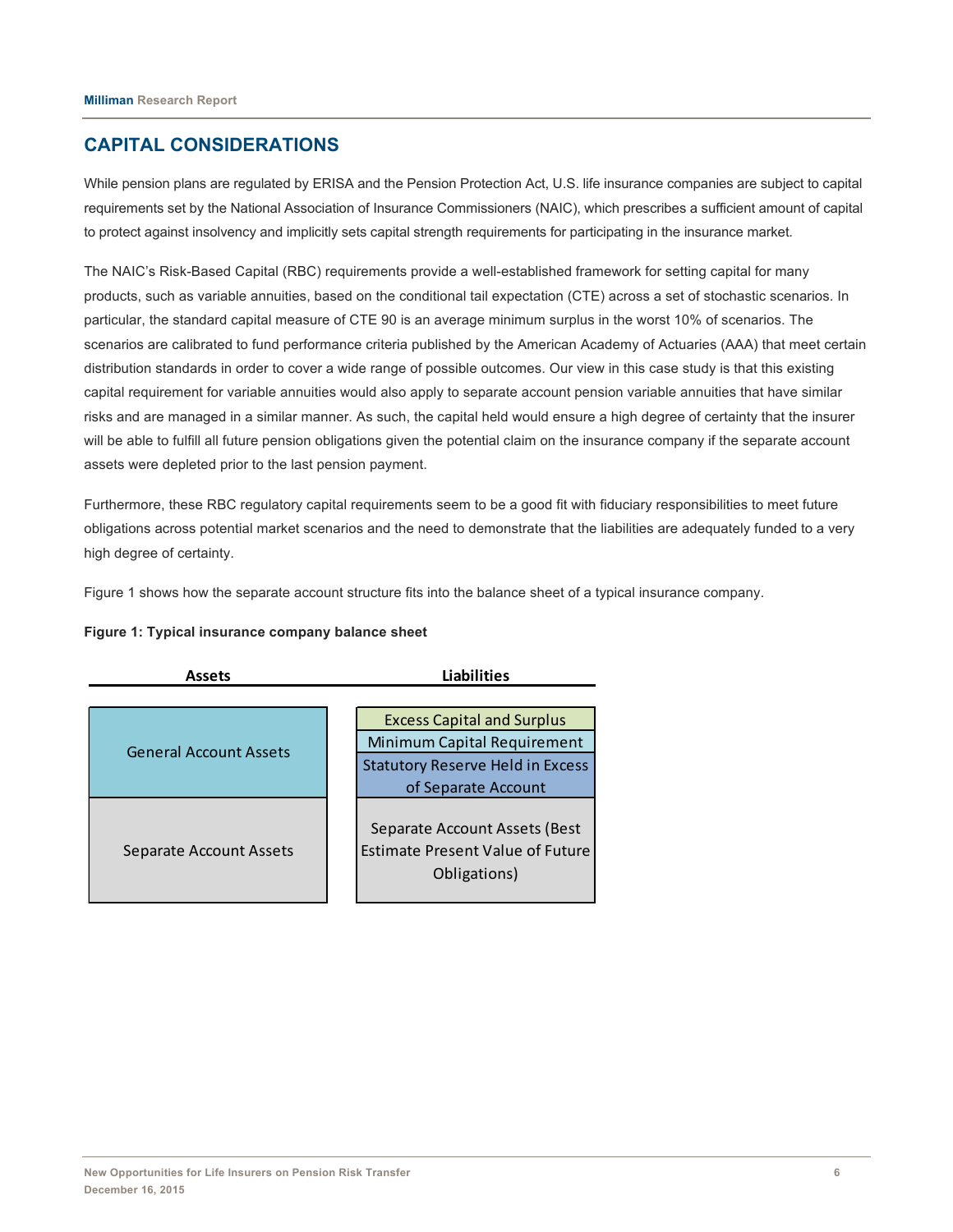### **INVESTMENT STRATEGIES**

There is a large amount of literature on pension asset investments focused on equity and fixed-income products. Equity investment is favored by pension funds that are return seeking due to the historically higher returns associated with equity risk premium, whereas fixed-income products are typically used for cash-flow immunization and by pension funds looking to derisk. Both types of assets have their place in pension investments.

For group annuity insurers, the financing vehicle is typically fixed-income and credit-based products. With the recent focus on liability-driven investing, portfolio immunization, and demographic shifts, we expect the demand for long-maturity, fixed-income products to increase significantly in the future. In the recent low-yield environment, institutional investors are forced to take on additional credit risk to meet certain yield targets. The demand for long-dated government bonds, corporate bonds, and other credit products may further lower long-term yields. A 2009 Society of Actuaries (SOA) study found that the supply of long-term bonds is far from sufficient to meet the growing demand from pension funds, and the inadequate supply may result in a statistically and economically significant impact on bond yields and an actuarially significant impact on the cost of providing pension benefits.<sup>2</sup> In addition, pension liabilities run further than 30 years into the future, which is a longer duration than the fixed-income assets typically available in the market. While we certainly do not disagree with the importance of liability-driven investment and immunization strategies, an investment strategy based on fixed income alone has its own challenges.

Companies that would be interested in taking on equity risk instead of credit risk, but prefer to avoid the high volatility associated with many equity investments, may be interested in approaches commonly used for manufacturing variable annuity investment guarantees. Since the 2008 financial crisis, insurance companies with variable annuity business have significantly de-risked their products, and in particular have introduced risk management strategies within their fund offerings. One of the biggest drivers of risk during the financial crisis was the uncontrolled volatility of the policyholder's separate account investment, and funds with volatility control and other risk management mechanisms are designed to mitigate this risk.

The Milliman Managed Risk Strategy™ (MMRS) funds are one of the first widely adopted portfolio risk management strategies that VA insurers used to manage volatility risk of separate account assets. Unlike traditional target allocation funds, which utilize a fixed allocation for equity and bond funds, the volatility-managed funds aim to stabilize the volatility of the investment return. This is often coupled with a capital protection strategy to provide a cushion against losses during major market declines.

In the following sections, we will study the likely effect of an equity-based investment strategy on the return profile of a pension risk transfer transaction structured with a separate account investment.

<sup>&</sup>lt;sup>2</sup> Xiao, Y. J. & Xiao, Y. (2009). Adequacy of Bond Supply and Cost of Pension Benefits: A Financial Economics Perspective. SOA Research Projects in Pension.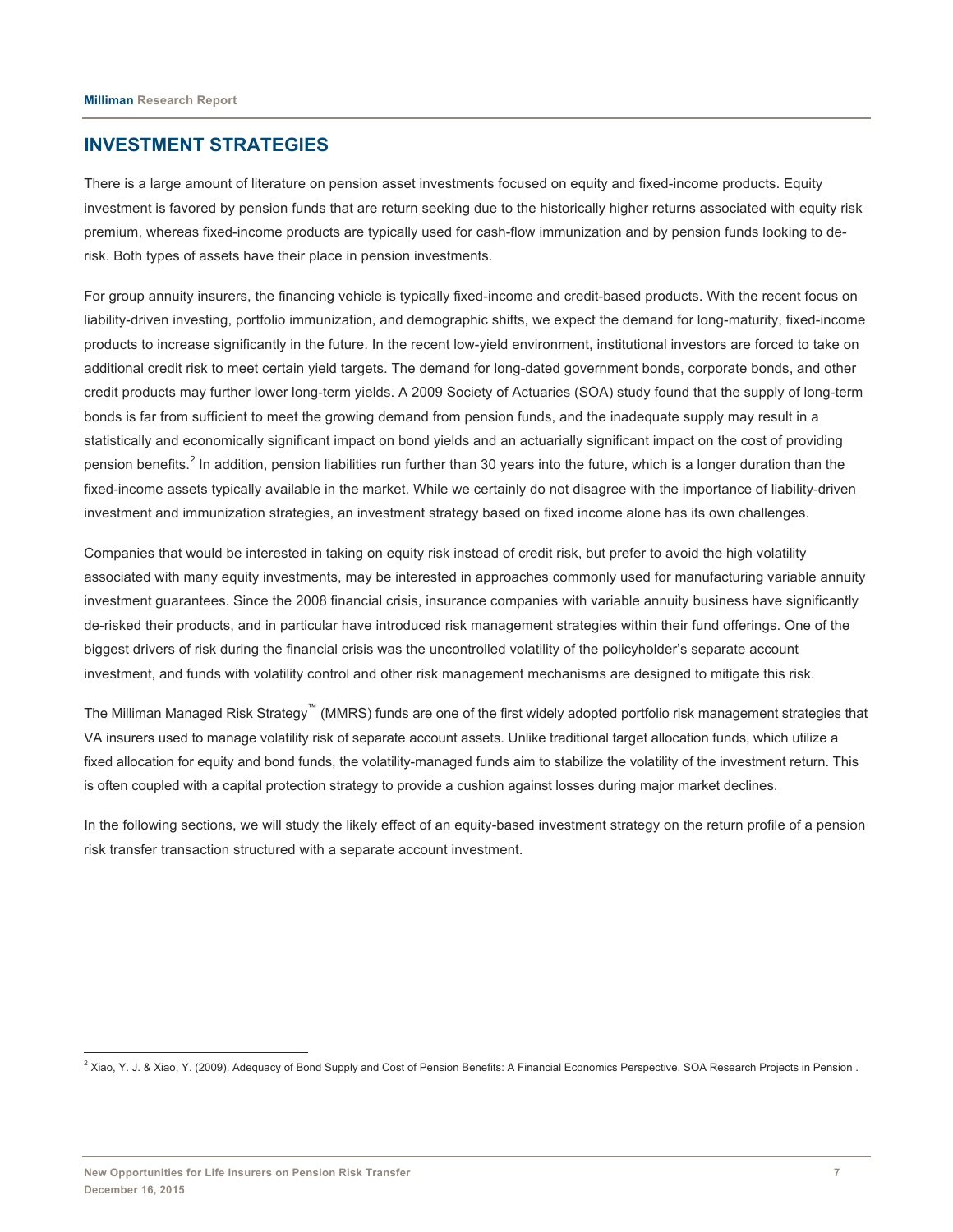#### **CASE STUDY**

This case study focuses on the potential risk and reward of alternative pension de-risking products that seek to optimize the relationship between pension risk transfer transaction pricing and the risk and return profile of the insurer.

Under the proposed approach, the plan sponsor can purchase a separate account pension annuity product from an insurance company that will, in turn, guarantee payment of the ongoing pension obligations. For the purpose of the case study, the upfront premium for the product is based on the present value of the projected benefit obligations at a predetermined interest rate and standard mortality table, to facilitate pricing and alignment with a company's GAAP accounting for liabilities.

From the perspective of the insurance company, the sources of income and disbursements of a separate account pension variable annuity solution are as follows:

- Investment income: Investment gains and losses arising from the separate account.
- Pension obligation payment: Withdrawals from the separate account to pay for pension cash flows.
- § Surplus distribution: If separate account assets meet a pre-set funding ratio relative to the present value of pension obligations, then additional surplus is released to the general account.
- § Change in reserve: Reserve is held in the company's general account and is calculated as the average pre-tax loss of the worst 30% of scenarios.
- Change in capital: Under C3 Phase II RBC, total asset requirement is the 90th CTE level of the worst present value of after tax surplus.
- Interest on reserve and capital: Total required assets (i.e., reserves and capital) in excess of that in the separate account are maintained in the general account. The general account assets are typically invested in conservative asset classes earning a fixed yield.
- § Dividends: Surplus in excess of the total asset requirement is considered to be distributable earnings.

Under U.S. solvency regulations for variable annuities, the insurance company is required to hold reserves equal to pre-tax CTE 70 and capital equal to post-tax CTE 90. Assuming that the benefit design for this type of product leads to a similar variable component, we assume a similar regulatory and capital regime would apply. As such, the amount of reserve and capital required depends on the performance of the underlying separate account. During market downturns, the insurance company would need to increase reserve and capital to cover the potential increase in likelihood of a funding shortfall. This is accounted for on the insurer's general account balance sheet. To mitigate risks of excessive reserve and capital calls as experienced during market downturns such as the 2008 financial crisis, most insurance companies will likely only offer products where separate account funds with equity participation have embedded risk management strategies. For example, studies have shown that the reduction in losses for a risk-managed fund is approximately 56% during 2008 compared with an unhedged fund.<sup>3</sup> Figure 2 on page 9 shows backtesting of the CTE 90 for a separate account pension variable annuity from 2003 to 2013.

<sup>&</sup>lt;sup>3</sup> Mungan, K. (2013). Creating a reliable lifetime income: Addressing the sequence-of-returns dilemma through portfolio risk management.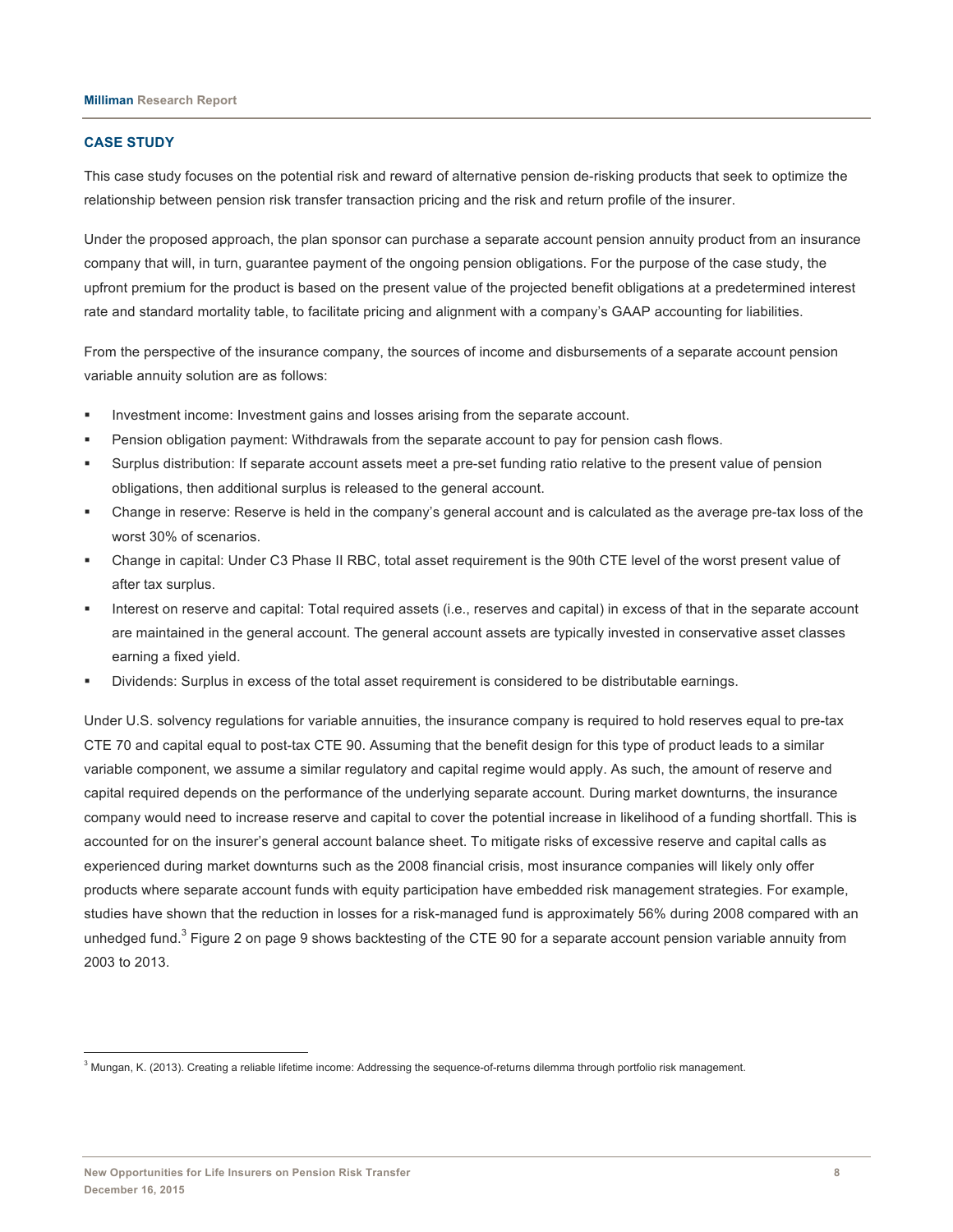As Figure 2 shows, the capital requirement of using a risk-managed asset-investment strategy (blue line) is significantly less volatile and more predicable compared with the capital requirement without any risk management (red line).



**Figure 2: Backtesting of CTE 90 for separate account pension variable annuity – 2003 to 2013**

We based our analysis on a sample representative block of pension liabilities.<sup>4</sup> The present value of the projected pension obligations is \$3.15 million, assuming a 3% discount rate. For this case study, we assumed that the separate account is funded by the plan sponsor with starting assets equal to the present value of the projected pension obligations. These assets are invested according to an investment strategy with target volatility of 16%. For the "inner loop" stochastic capital calculations, we generated a set of 1,000 scenarios consistent with AAA assumptions. For the "outer loop" cash-flow projections, we used a deterministic 6% per annum return, consistent with the average of AAA scenarios. This deterministic projection was performed for illustrative purposes; for comparison, we also show a representative percentile outcome for a fully stochastic real-world scenario set.

Additional details of the investment assumptions are summarized in Appendix 1 on page 13.

 <sup>4</sup> This case study uses the same hypothetical pension portfolio illustrated in Stuart Silverman and Jennifer Wang's 2014 case study, Understanding risks and solutions: A pension de-risking case study.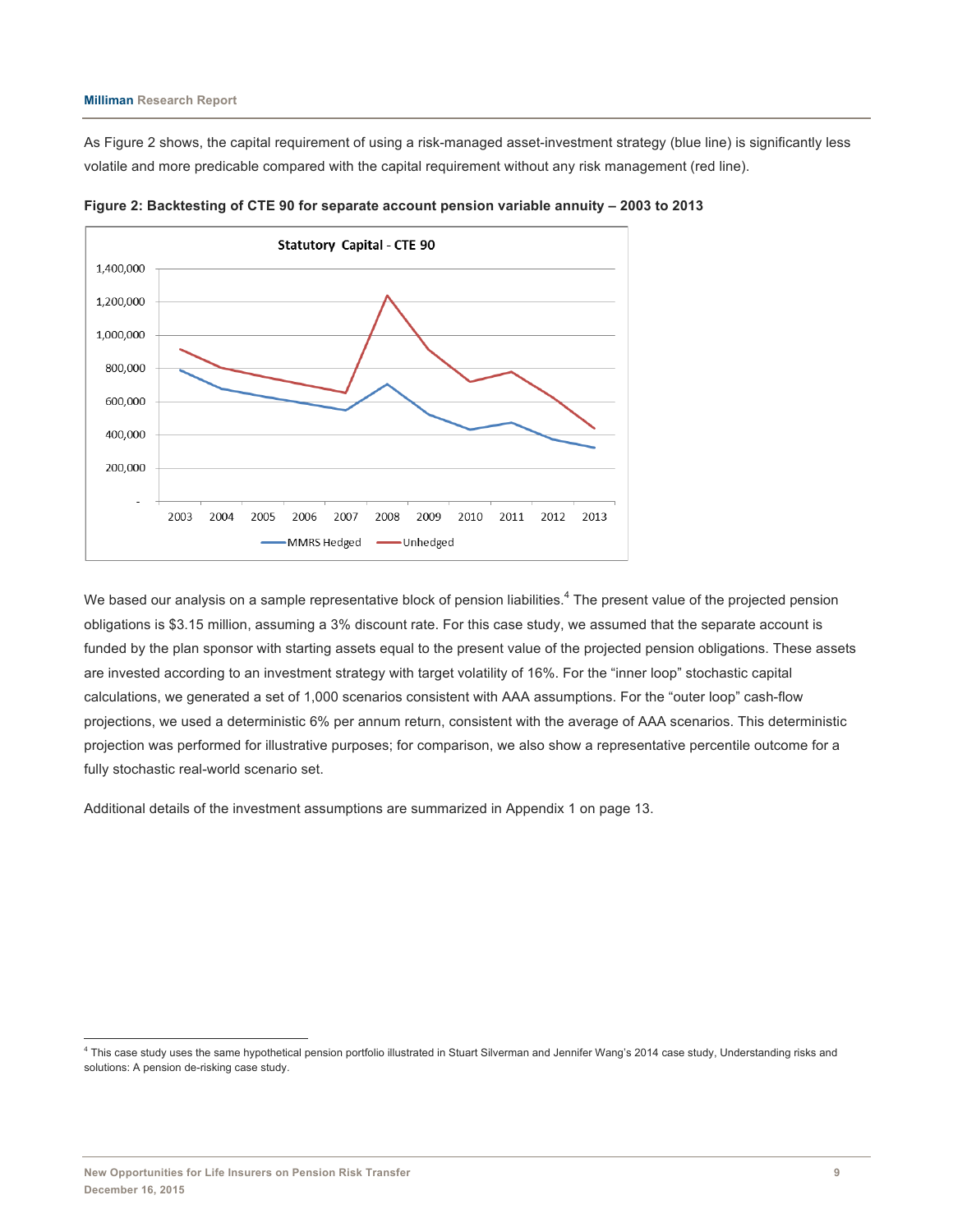#### **Milliman Research Report**

Figure 3 shows the initial investment and potential returns under the base scenario as well as up and down 30% and 50% equity shocks for the separate account pension variable annuity, assuming the separate account is invested in volatility managed funds.

| <b>Equity</b><br><b>Shock</b> | <b>Shock to</b><br><b>Unhedged</b><br><b>Fund</b><br>(60%/40%<br>Equity/Fixed) | <b>Shock to</b><br><b>Representative</b><br><b>Hedged Fund</b> | <b>Separate</b><br><b>Account</b><br><b>Assets</b> | <b>Total Asset</b><br><b>Requirement</b><br>in excess of<br><b>Separate</b><br><b>Account</b> | <b>NPV</b> at<br>10%<br>discount<br>rate | <b>IRR</b> | <b>Representative</b><br><b>Percentile IRR</b><br>Outcome in<br>full real-world<br>simulation |
|-------------------------------|--------------------------------------------------------------------------------|----------------------------------------------------------------|----------------------------------------------------|-----------------------------------------------------------------------------------------------|------------------------------------------|------------|-----------------------------------------------------------------------------------------------|
| 50%                           | 30%                                                                            | 15%                                                            | 3,618,542                                          | 493,093                                                                                       | 695,762                                  | 51.6%      | 80%                                                                                           |
| 30%                           | 18%                                                                            | 10%                                                            | 3.461.214                                          | 493.093                                                                                       | 558.337                                  | 36.5%      | 72%                                                                                           |
| $0\%$                         | 0%                                                                             | 0%                                                             | 3,146,558                                          | 539,867                                                                                       | 282.283                                  | 18.8%      | 44%                                                                                           |
| $-30%$                        | $-18%$                                                                         | $-10%$                                                         | 2,831,902                                          | 709.912                                                                                       | 22.296                                   | 10.6%      | 34%                                                                                           |
| $-50%$                        | $-30\%$                                                                        | $-15%$                                                         | 2,674,574                                          | 830,875                                                                                       | (102.74)                                 | 7.5%       | 27%                                                                                           |

#### **Figure 3: Separate account pension variable annuity – Initial investment and potential returns**

These results are based on simulated or hypothetical performance results that have certain inherent limitations. Unlike the results shown in an actual performance record, these results do not represent actual trading. Also, because these trades have not actually been executed, these results may have under-or over-compensated for the impact, if any, of certain market factors, such as lack of liquidity. Simulated or hypothetical trading programs in general are also subject to the fact that they are designed with the benefit of hindsight. No representation is being made that any account will or is likely to achieve profits or losses similar to these being shown.

As Figure 3 shows, the average IRR that can be achieved in this transaction for the insurer is 18.8% on initial outlay. The drivers of profitablity are the amount of separate account surplus that can be released as a result of investment performance exceeding expected liability and release in capital as the business runs off. Therefore, in a "good" scenario (in which equity increases 50% and results in a 15% increase in the separate account assets) projected return on capital also improves. Conversely, if equity drops by 50%, there will also be a deterioriation on the expected return as the company needs to increase capital held in the general account to offset the lower level of assets in the separate account.

The initial premium under this approach could in principle be significantly less than current pension buyout offerings offered in the market. Unlike traditional buyout annuities that require the plan sponsor to cover the insurer's cost of capital, the separate account pension variable annuity allows insurers to benefit from market performance. This case study assumed that these savings are passed back to the plan sponsor, but in practice the product design will be customized to each plan and the savings associated with this structure could be shared with the corporation acquiring the annuity and plan participants.

Risk management mechanisms within the separate account fund provide some risk mitigation benefits, but the insurer's risk return profile for this type of transaction could in principle be further tuned by making use of hedge instruments on the insurer's balance sheet. Typical practice for writers of variable annuities is to hedge some (but not all) of the investment risk embedded in the products they issue, as measured within a market-consistent balance sheet view. As such, insurers who have experience with formulating variable annuity hedge strategies to target certain risk return tradeoffs will already have access to much of the technology and expertise needed to address similar challenges in analogous products.

For simplicity in this case study, we have assumed that this transaction is carried out by a standalone entity. In reality, we expect that for insurance companies with diversified lines of business, there will be further diversification benefits not reflected in our analysis.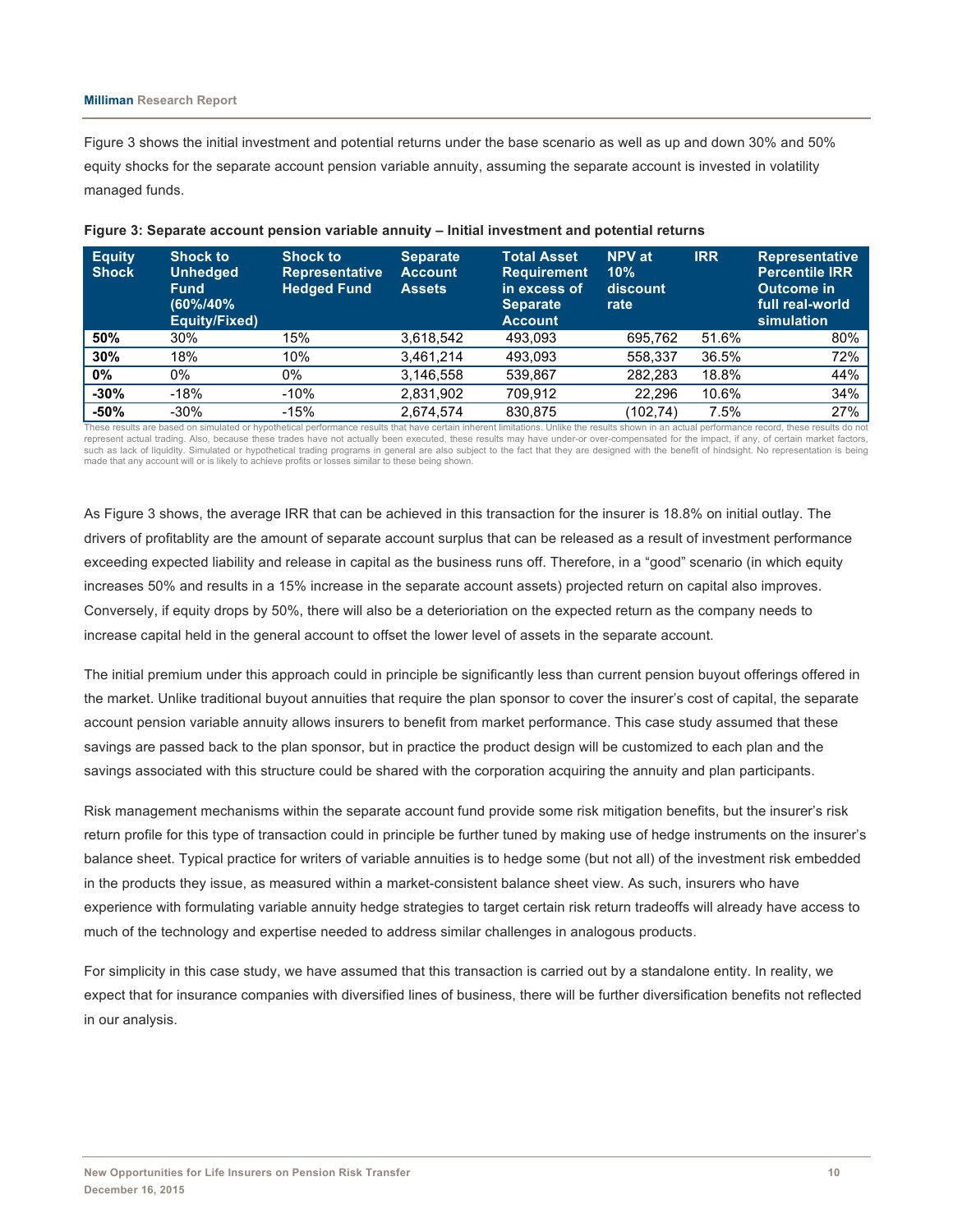## **MORTALITY UNDERWRITING**

An important aspect of underwriting these deals, from the life insurer's standpoint, will be an assessment of projected mortality levels. For life insurers newer to pension transfer transactions, the underwriting is likely to be more challenging than for other common kinds of transactions. Historical inputs into mortality projections include age, gender, income level or industry code, and perhaps a geographic area rating factor.

We consider here the Milliman Intelliscript® PopulationRx<sup>™</sup> product, which can improve mortality insight, thus adding significant value for longevity underwriting. PopulationRx uses individual prescription histories via a de-identified (generating no protected health information [PHI]) method, to produce an aggregate risk score for a group of lives. This risk score has shown a high degree of correlation with the future relative mortality of an employer-based group. The duration of impact of the score is not known definitively; however, studies have shown that it has a high degree of predictability for a minimum of five years, and perhaps up to 10 or more. As a result, the score should be applied for five years, with a wear-off period during the subsequent five-year period. The range of the relative risk score varies based on the number of lives in the group. For groups of under 1,000 lives, scores typically vary from 75% up to 200% or more. For groups of between 1,000 and 3,000 lives, the scores typically vary from 80% to 120%. For groups of more than 3,000 lives, the score typically varies from 95% to 105%. Typical application of this product involves selecting a random sample from populations underlying potential transactions and determining which populations have the most attractive upcoming mortality forecasts (usually over a period of about five years). Although typical pension business will survive for periods much longer than five years, we expect that these mortality forecasts can nonetheless materially impact pricing of pension transfer risk transactions.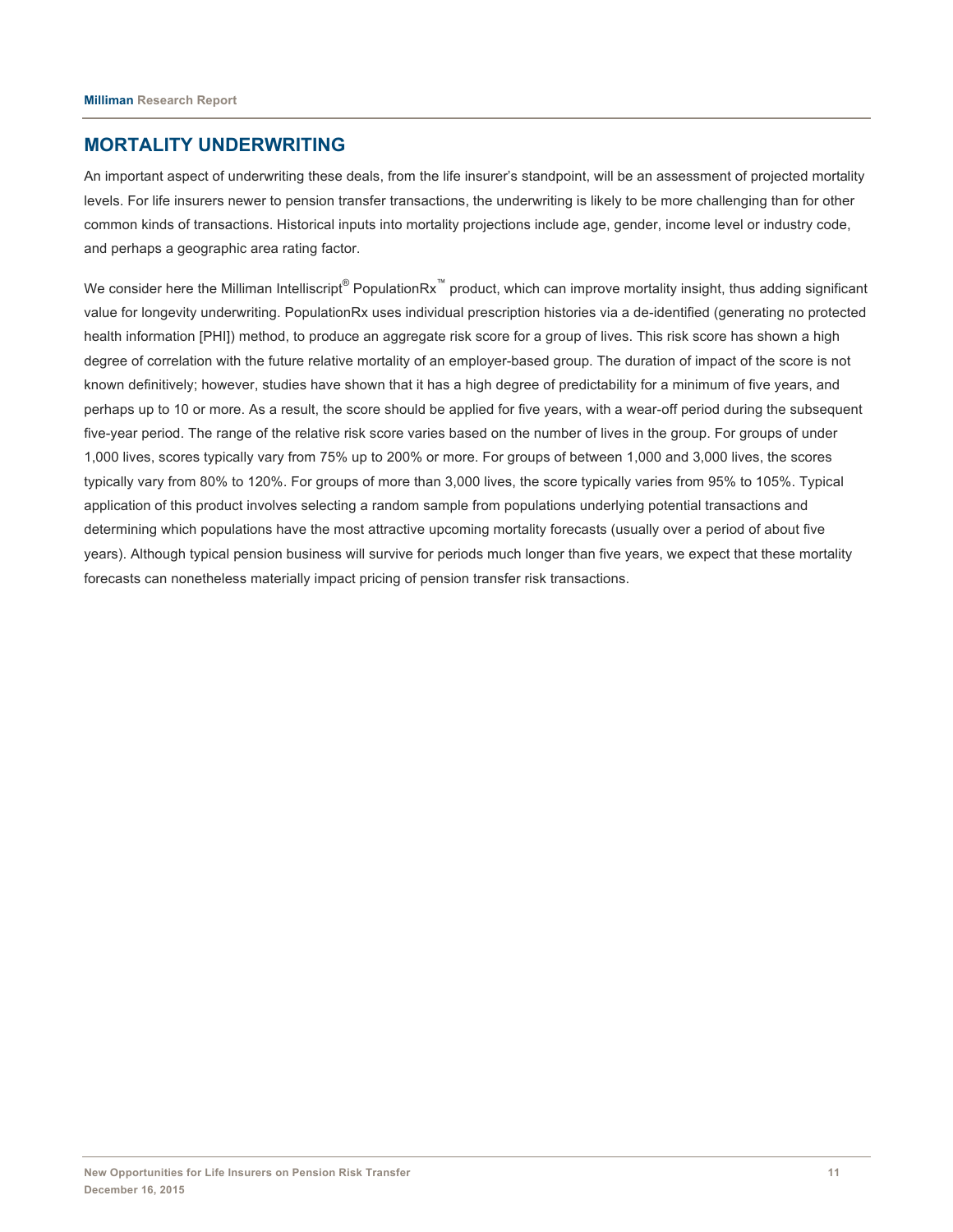## **CONCLUSIONS**

The long-term nature of pension cash flows should be managed with an objective that is in line with the investment horizon. Life insurance companies have a great deal of experience managing long-tail liabilities, which could be leveraged to develop attractive approaches for transferring and managing long-duration pension risk.

We have carried out a case study illustrating how a life insurer might structure a pension risk transfer transaction, so as to benefit from equity market participation within separate account investments used to fund the pension liability. Key risk management mechanisms include:

- 1. Use of modern risk management techniques within the separate account fund, such as volatility management and dynamic replication of capital protection. These techniques have already become the dominant approach for manufacturing investment guarantees in the variable annuity marketplace.
- 2. Holding and managing risk-based capital to protect against adverse scenarios. This case study assumes that the separate account pension variable annuity is designed such that standard U.S. variable annuity regulation applies. Thus, we demonstrated a real-world CTE approach to risk-based capital that leads to a high degree of certainty that the separate account earnings will fund the pension liabilities.
- 3. Measurement of sensitivity to market stresses, which could be the basis for use of hedge instruments on the balance sheet, to enhance consistency with the insurer's target risk return trade-off.
- 4. Mortality underwriting approaches to build appropriate risk margin into the premium charged for pension risk transfer.

Based on this case study, we conclude that use of a separate account including equity market participation is a viable way to structure pension transfer transactions. The attractiveness of this approach, relative to other approaches such as funding with fixedincome instruments, will depend on market conditions at the time of the transaction and the insurer's desired risk/return profile.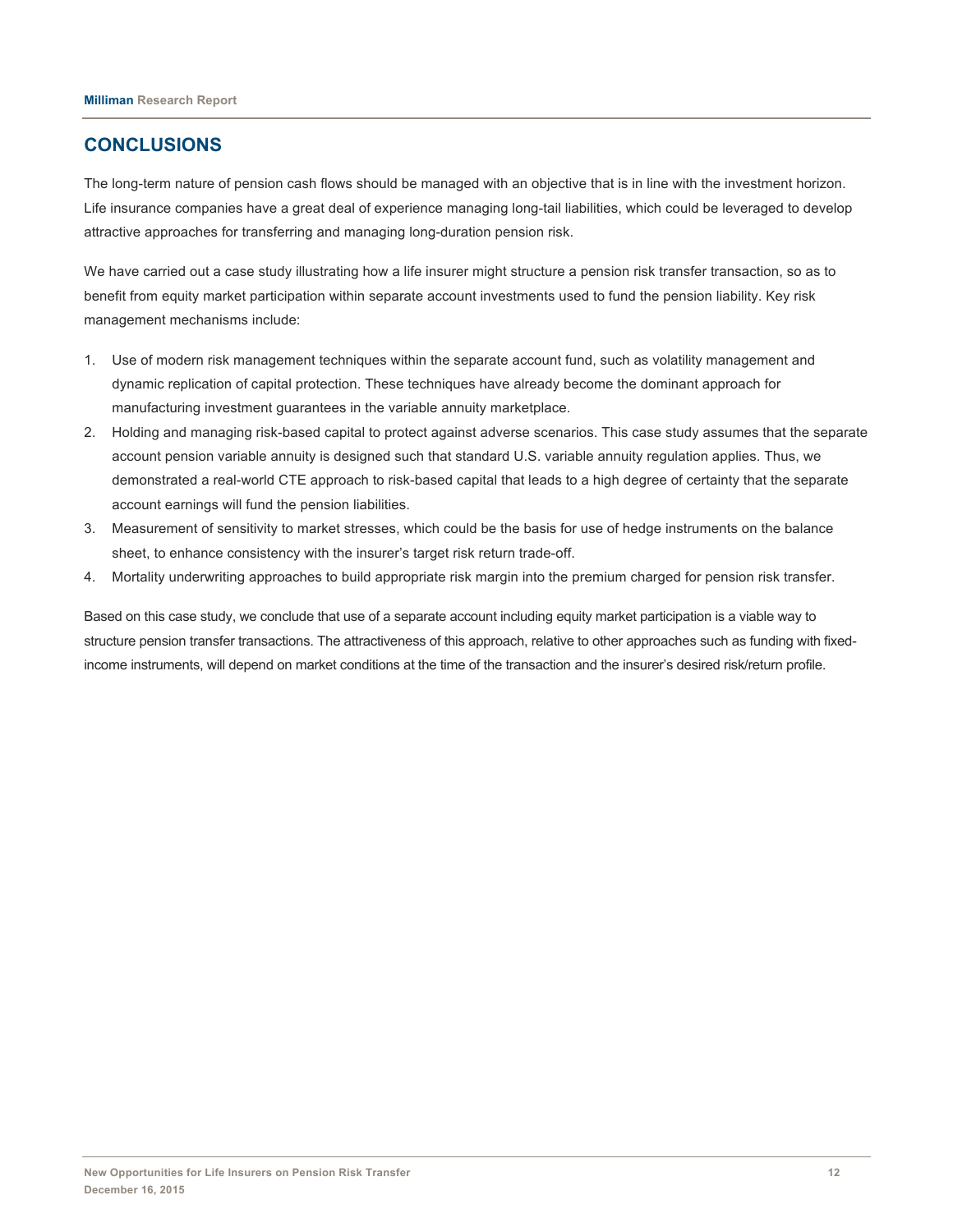## **APPENDIX 1: ADDITIONAL INFORMATION ON CASE STUDY**

In this section, we provide additional information about the case study.

#### **Pension plan retirees**

It is obviously not possible to analyze all types of pension plans. For the case study shown, we selected a final pay career average defined benefit plan with 45% male and 55% female all in retired status. Total monthly benefit is \$22,367.

#### **AAA scenarios**

For the capital calculations, we used scenarios published by the AAA Economic Scenario Generator. The scenario distributions are summarized in Figures 4 and 5.

#### **Figure 4: AAA Scenario Calibration Accumulation Factors for Equity**

| <b>Tails</b> | <b>Percentiles</b> | 1 Year | 5 Year | 10 Year | 15 Year |
|--------------|--------------------|--------|--------|---------|---------|
| Left         | 2.50%              | 78%    | 72%    | 79%     |         |
|              | 5.00%              | 84%    | 81%    | 94%     | 151%    |
|              | 10.00%             | 90%    | 94%    | 116%    | 210%    |
|              | 90.00%             | 128%   | 217%   | 363%    | 902%    |
| Right        | 95.00%             | 135%   | 245%   | 436%    | 1170%   |
|              | 97.50%             | 142%   | 272%   | 512%    |         |

#### **Figure 5: Distribution of Fund Returns**

|                    |            | <b>MMRS 16%</b>          | <b>MMRS 10%</b>          | 60% Equity | 40% Equity |
|--------------------|------------|--------------------------|--------------------------|------------|------------|
|                    | Percentile | <b>Volatility Target</b> | <b>Volatility Target</b> | /40% Bond  | /60% Bond  |
|                    | 10         | 3.79%                    | 3.31%                    | 3.58%      | 3.30%      |
| <b>Fund Return</b> | 25         | 5.05%                    | 4.15%                    | 4.78%      | 4.18%      |
|                    | 50         | 6.48%                    | 5.11%                    | 5.93%      | 5.08%      |
|                    | 75         | 7.88%                    | 6.06%                    | 7.21%      | 6.07%      |
|                    | 90         | 9.12%                    | 6.99%                    | 8.31%      | 6.98%      |

The performance shown is for informational purposes only, not reflective of any investment and does not guarantee future results. These results are based on simulated or hypothetical performance results that have certain inherent limitations. Unlike the results shown in an actual performance record, these results do not represent actual trading. Also, because these trades<br>have not actually been execute or losses similar to these being shown.